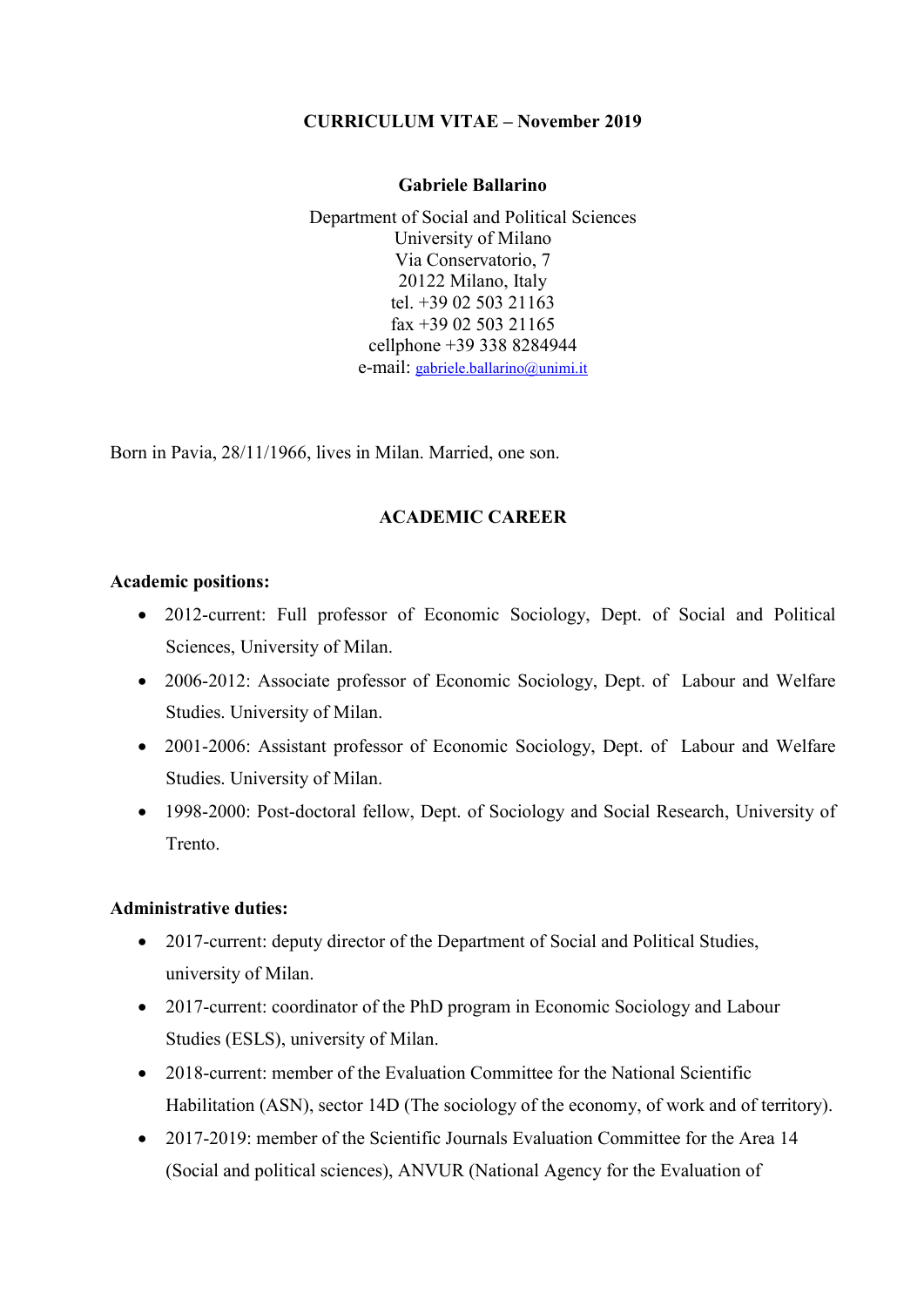Universities and Research).

- 2012-2015: deputy coordinator of the PhD program in Economic Sociology and Labour Studies (ESLS), university of Milan. In charge of teaching.
- 2012-2014: deputy director of the Department of Social and Political Studies, university of Milan. In charge of the evaluation of research and teaching.
- referee for the national evaluation process led by ANVUR (national agency for the evaluation of universities and research).

#### Teaching:

- 2019-current: Global Social Inequalities (graduate)
- 2003-current: Economic Sociology (undergraduate)
- 2006-current: Education, Training and the Labour Market (PhD)
- 2015-current: Industrial Relations (graduate, Bocconi University)
- 2015-2019: Labour Market, Education and Training (graduate)
- 2006-2015: Economic Sociology of Education (graduate)
- 2010-2013: Contemporary Social Theories (PhD, University of Trento)
- 2000-2001: Sociology (undergraduate, Bocconi University)

teaching assistance:

- 2000-2003: Industrial Relations; Sociology of Training and the Labour Market (undergraduate), Sociology of Work; Labour Policies (graduate, University of Milan)
- 1996-2000: History of Sociological Theory; Institutions of Sociology; Sociology of Education (undergraduate, University of Trento)

#### OTHER SCIENTIFIC AND PROFESSIONAL ACTIVITIES

- 2014-current: Member of the Executive Board of the ECSR (European Consortium for Sociological Research)
- 2016-current: Member of the Executive Commitee and Deputy President of SISEC (Società Italiana di Sociologia Economica – Italian Society for Economic Sociology)
- 2005-current: Member of ISA-RC28
- 2010-current: Member of the Scientific Board of the "Italian Centre for Research on Universities and Higher Education Systems" (UNIRES)
- 2015-current: Member of the Editorial Board of Stato e Mercato.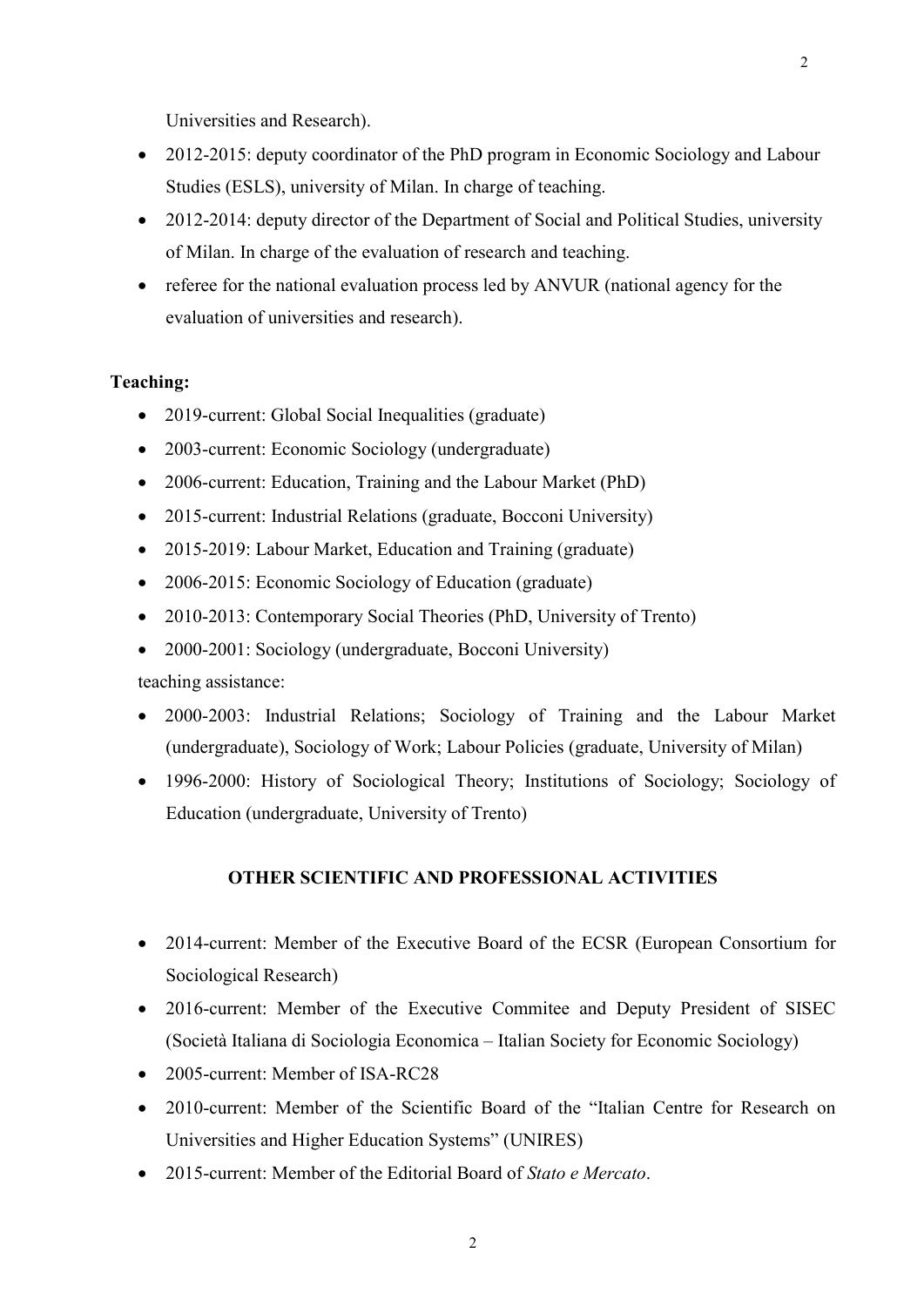- 2001-2012: Member of SASE (Society for the Advancement of Socio-Economics)
- 2006-2009: Member of the executive commitee and secretary of AIS-ELO (Italian society of Sociology, section Economy, Work and Organizations).
- 2006-2011: Member of the Editorial Board of *Polis*
- referee for the following scientific journals: *Polis; British Journal of Sociology; Research* in Social Stratification and Mobility; Scuola Democratica; Socio-Economic Review; European Sociological Review; International Sociology; Economic and Industrial Democracy; Labour; Rassegna Italiana di Sociologia; Social Forces; Stato e mercato, Rivista italiana di politiche pubbliche; Politiche Sociali/Social Policies; Italian Journal of Sociology of Education; American Journal of Sociology; Ethnicities.

### Visiting positions and courses:

- 1-3/2009: visiting fellow at CEACS (Centro de Estudios Avanzados in Ciencias Sociales), Juan March Institute, Madrid.
- 7/2007: visiting researcher at INCHER (International Center for Higher Education Research), Kassel University, Kassel (Germany).
- 7-8/2004: visiting fellow at the Departamiento de Sociologia II Estructura Social, UNED (Universidad Nacional de Educacion a Distancia), Madrid.
- 7-8/2002: visiting researcher at the Department of Sociology, University of Minnesota, Minneapolis, USA.
- 12/1996: visiting PhD student at FATK (Forschungsinstitut für Arbeit und Technik), Tübingen University, Germany.
- 7-8/1996: Essex Summer School in Social Science Methodology. Courses taken: Mathematic for social scientists; Theory of Regression; Advanced Regression Analysis; Introduction to Linear Structural Models; Advanced Linear Structural Modelling.

### EDUCATION

### Higher education:

 1994-1998: PhD in Sociology and Social Research received from the University of Trento. Title of the dissertation (in Italian): Building social skills: firms, networks, institutions. A case study research in the tertiary sector (supervisor: M. Regini; PhD coordinator: G. Esping-Andersen).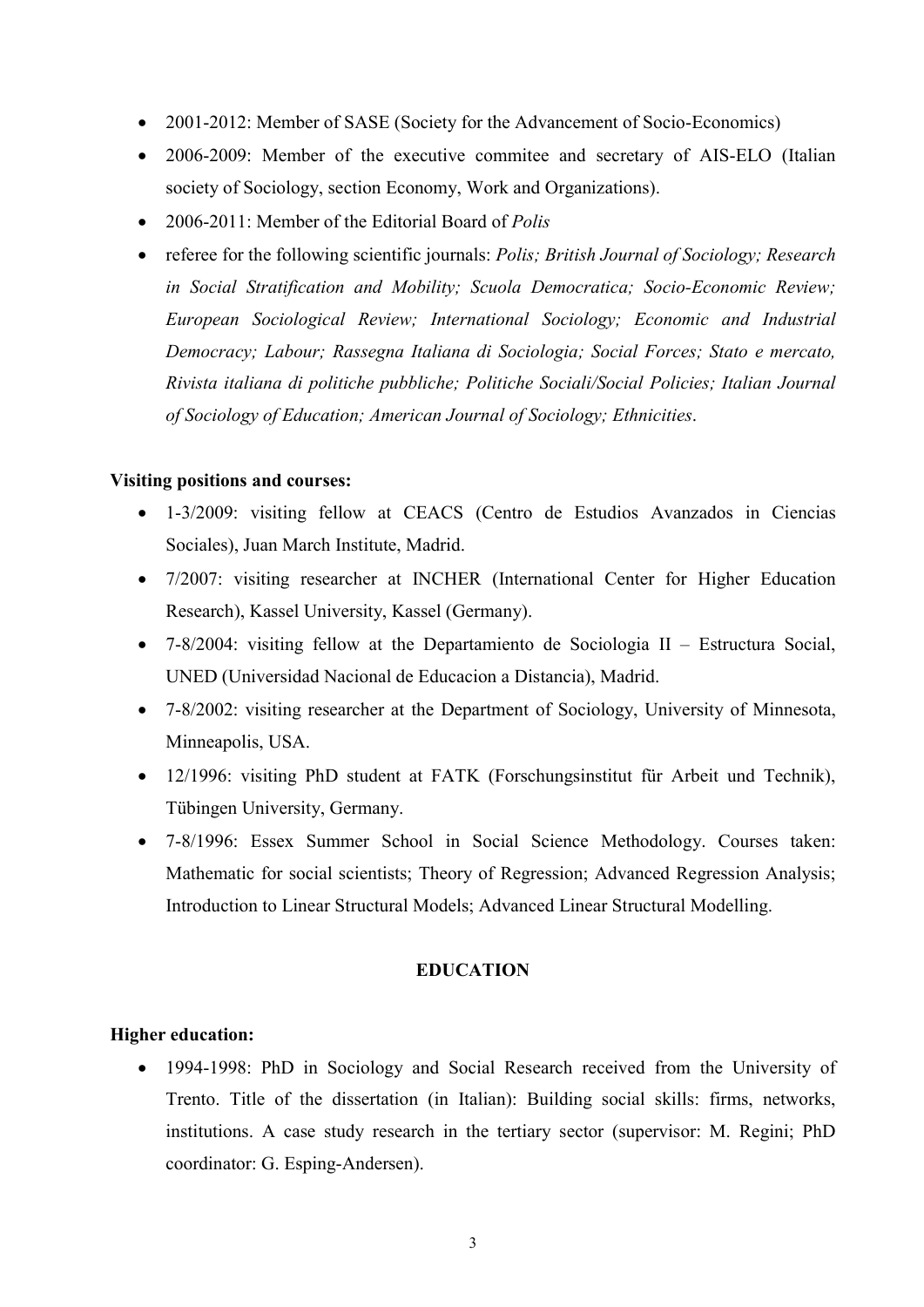1993: Bachelor (4-years) degree in Philosophy received from the University of Milano. Title of the dissertation (in Italian): Totality, praxis and ontology. Theory and social praxis in Lukács, Adorno and Bloch (supervisors: L. Boella and L. Frasconi).

### **RESEARCH**

- 2016-2018: Scientific consultant of Assolombarda, Milan, for the project "Focus on youth: develop ITS employability", funded by the JPMorgan Foundation.
- 2010-2014: co-coordinator and responsible for Italy in the "Edureu" (Educational Returns in Europe) project, a part of EQUALSOC project (VII FP, EU).
- 2010-2011: Responsible of the Milan unit of the National Interest Research Project (PRIN) "Social belongings, beliefs on education and accesso to university: an experiment integrated with a longitudinal survey".
- 2009-2012: Member of the University of Milan group collaborating with the Region of Lombardy for the evaluation of the educational and labour market regional policies.
- 2010-12: Member of the Italian unit of the GINI (Generating Income Inequalities) project (VII FP, EU).
- 2010-2013: Member of the Scientific Committee of the national sample survey on "Training and occupational outcomes of Italian short vocational courses graduates", conducted by SWG-Iard for Isfol-Italian Ministry of Labour.
- 2011-12: co-director of the research "The impact of the economic crisis on microentrepreneurs in the tertiary sector in the Milan metropolitan area", founded by the Milan Chamber of Commerce.
- 2010-11: director of the survey research "How firms in Lombardy use and evaluate graduates from higher secondary technical-vocational education", founded by the Milan Chamber of Commerce.
- 2006-2008: member and responsible for Italy and Germany for the national PRIN research "The re-organization of higher education and training systems in European "knowledge economies", founded by the Italian Ministry of University, Dept. of Labour and Welfare Studies, University of Milano, directed by M. Regini.
- 2004-2007: director of the survey research "Upper secondary technical-vocational schools and the labour market in Lombardy", conducted by Dept. of Labour and Welfare Studies, University of Milan, funded by the the Milan Chamber of Commerce.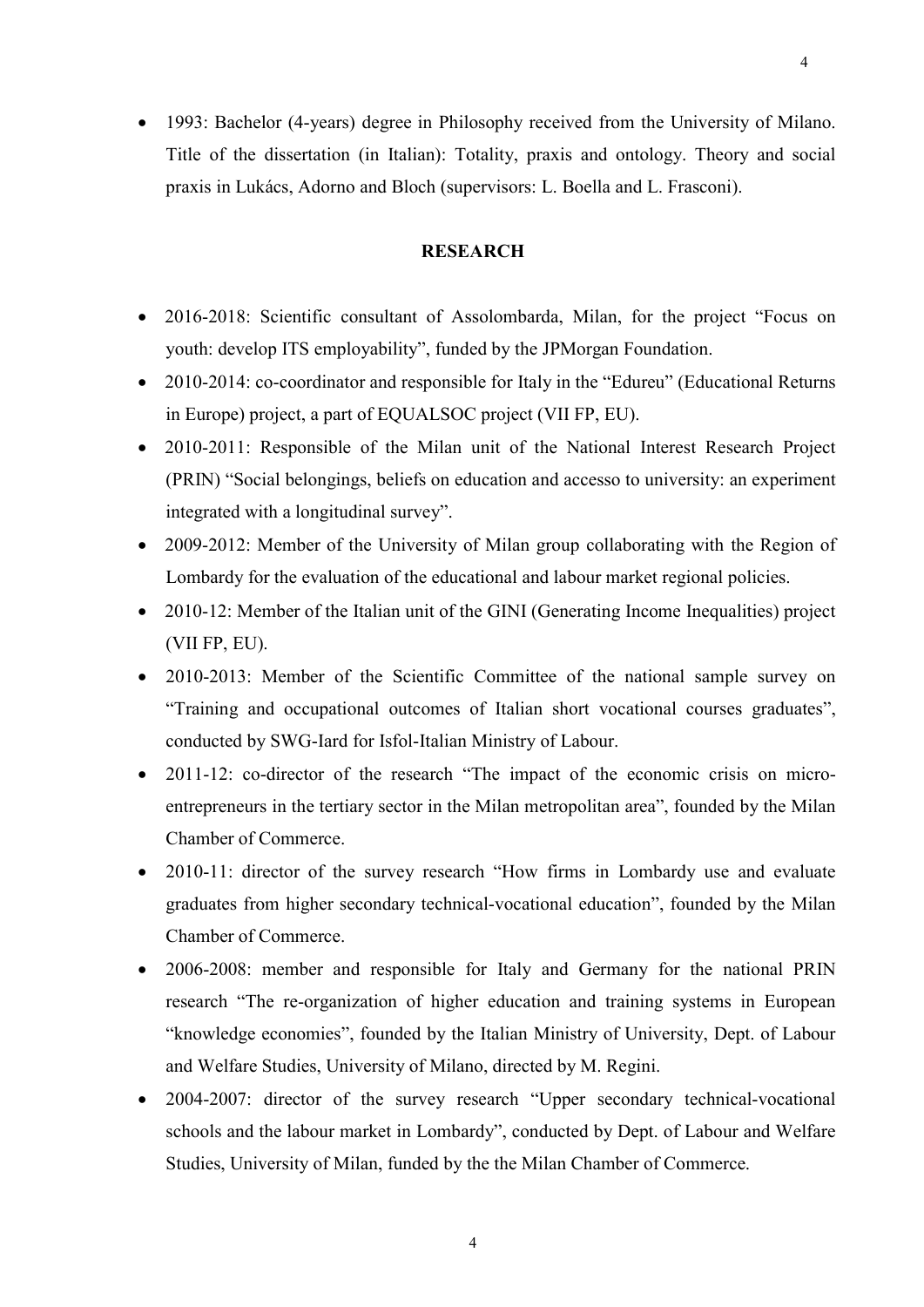- 2005-2006: director of the survey research "Young and precarious workers in the university: careers, behaviours and attitudes towards trade unions", conducted by Dept. of Labour and Welfare Studies, University of Milan, funded by SNUR-CGIL.
- 2005-2007: co-director of the research "How Milan universities contribute to the internationalisation of the metropolitan area", funded by the Milan Chamber of Commerce, Dept. of Labour Studies, University of Milano.
- 2002-2004: co-director of the research "Changing supply of skills for the New Economy in Italy and Lombardy", funded by the the Milan Chamber of Commerce and Italian Ministry of University, Dept. of Labour Studies, University of Milano.
- 2000-2002: senior researcher in the national research project "Social Capital and Economic Performance", founded by the Italian Ministry of University, Dept. of Sociology and Social Research (University of Trento), directed by A. Chiesi.
- 2000-2001: senior researcher in the TSER research "Local level concertation and the new forms of employment", conducted by IRES Lombardy (Milan) for the European Commission (DG12), directed by I. Regalia.
- 1999-2000: responsible for Italy and general coordinator for the research "Innovation, flexibility, training and education. Link with the family situation", conducted by IARD (Milan) for the European Commission (DG5).
- 1999-2001: senior researcher in various research projects by IRES Lombardy (Milan) on industrial and employment relations in various industries, in particular telecommunications and urban transport.
- 1994-1998: researcher, translator, data analyst and field supervisor for various research project by: Istituto Carlo Cattaneo (Bologna); Dept. of Sociology and Social Research (University of Trento); Cesdi (Turin); UPT (Trento).

### **LANGUAGES**

- Italian: mother tongue.
- English: fluent reading and speaking.
- French: fluent reading, good speaking.
- German: good reading and speaking.
- Spanish: fluent reading, basic speaking.

#### SELECTED RECENT PUBLICATIONS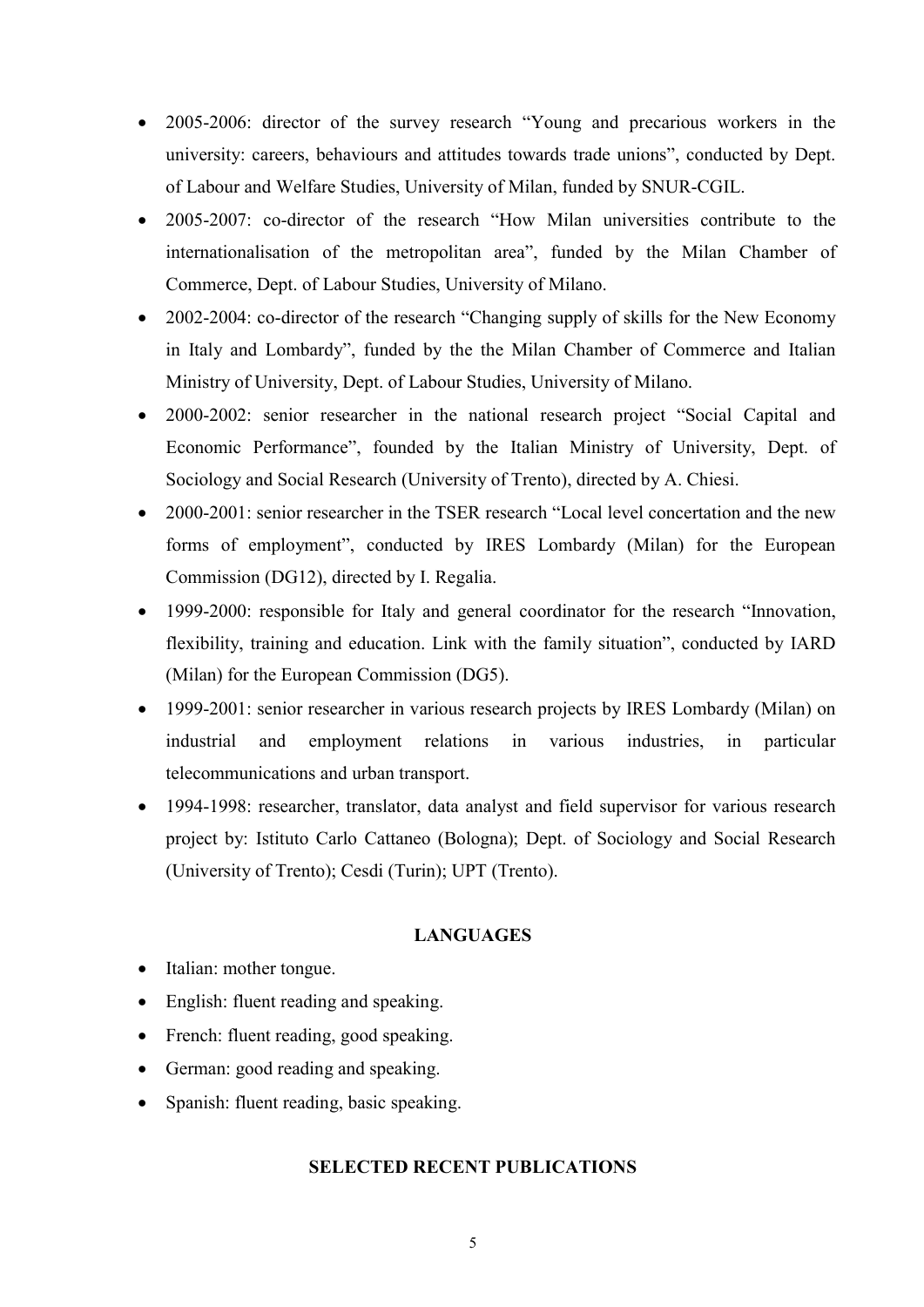#### Books:

- Education, Occupation and Social Origin. A Comparative Analysis of the Transmission of Socio-Economic Inequalities Cheltenham: E. Elgar 2016 (edited, with Fabrizio Bernardi)
- Disuguaglianza sociale oggi: territori, lavoro, società, Milano, Franco Angeli 2008 (edited, with I. Regalia)
- Sistema scolastico e disuguaglianza sociale. Scelte individuali e vincoli strutturali, Bologna: il Mulino 2006 (edited, with Daniele Checchi).
- Formazione e professionalità per l'economia della conoscenza. Strategie di mutamento delle università milanesi (with M. Regini), Milano: Franco Angeli 2005.
- Mobilità sociale (with A. Cobalti), Carocci, Roma 2003, reprinted 2010.

#### Papers in scientific journals:

- Egohoods that segregate. Immigrants, social contexts, and income penalties (w. D. Zampatti and F. Squazzoni), Population, Space and Place, 2019, 25, 7, https://doi.org/10.1002/psp.2263.
- Reddito, ricchezza e classi sociali. Venticinque anni di disuguaglianze in Italia, 1991- 2016 (w. M. Albertini), Stato e mercato, 1/2019, pp. 69-94.
- "The occupational integration of migrant women in Western European labour markets" (w. N. Panichella), Acta Sociologica, 61, 2, 2018, pp. 126-142.
- "Posizione sociale e mobilità geografica nell'Italia della seconda metà del XX secolo" (w. N. Panichella), Politiche Sociali / Social Policies, IV, 1, 2016, pp. 29-51.
- "Social stratification, secondary school tracking and university enrollment in Italy" (w. N. Panichella), Contemporary Social Science, 11, 2-3, 2016, pp. 169-182.
- "Origini sociali e occupazione in Italia" (w. C. Barone and N. Panichella), Rassegna italiana di sociologia, LVII, 1, 2016, pp. 103-134.
- "The educational integration of second generation southern Italian migrants to the north" (w. N. Panichella), Demographic Research, 33, 2016, pp. 1105-1136.
- "Education as a positional good. Implications for social inequalities in educational attainment in Italy" (w. M. Triventi, N. Panichella, C. Barone, F. Bernardi), Research in Social Stratification and Mobility, 43, 2016, pp. 39-52.
- "Condizione occupazionale e dinamiche familiari delle donne immigrate in Italia" (con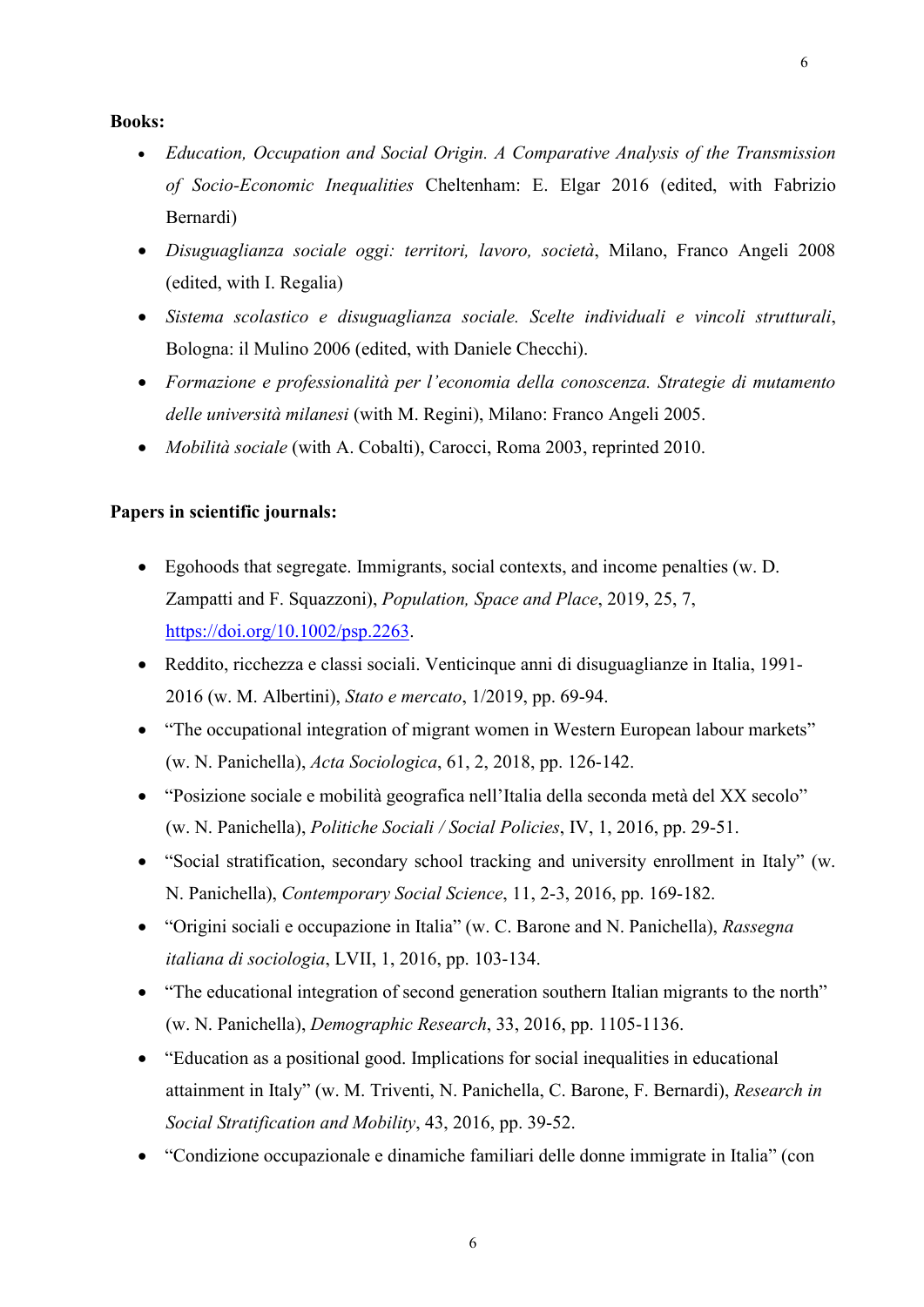N. Panichella), Quaderni di sociologia, 67, 2015, pp. 83-106.

- "The Occupational Integration of Male Migrants in Western European Countries: Assimilation or Persistent Disadvantage?" (w. N. Panichella), International Migration, 53, 2/2015, pp. 338–352.
- "Origini familiari, scuola secondaria e accesso all'università dei diplomati italiani, 1995- 2007" (w. N. Panichella), Scuola democratica, 2/2014, pp. 365-392.
- "Participation, equality of opportunity and returns to tertiary education in contemporary Europe" (w. F. Bernardi), European Societies, 16, 3, 2014, pp. 422-442.
- "Espansione senza equalizzazione? Le disuguaglianze di accesso al dottorato di ricerca in Italia dagli anni '90 in avanti" (w. G. Argentin and S. Colombo), Sociologia del lavoro, 136, 2014, pp. 149-165.
- "School expansion and uneven modernization. Comparing educational inequality in Northern and Southern Italy" (w. M. Triventi and N. Panichella), Research in Social Stratification and Mobility, 36, 2014, pp. 69–86.
- "More investment but less returns? Changing returns to education in Italy across three decades" (w. S. Scherer), Stato e mercato, 99, 2013, pp. 359-388.
- "The Bologna Process in Italy" (with Loris Perotti), *European Journal of Education*, 47, 3, 2012, pp. 348-363.
- "Decentralization and reform of higher education. Can Germany be an example for Italy?", Italian Journal of Sociology of Education, 2, 2011, pp. 46-71.
- "Genere, origine sociale e disuguaglianza di istruzione nell'Italia contemporanea" (with H. Schadee), Sociologia del lavoro, 120, 2010, pp. 170-193.
- "Occupational outcomes of PhD graduates in Northern Italy" (with S. Colombo), Italian Journal of Sociology of Education, 2, 2010, pp. 149-171.
- "Allocation and distribution. A discussion of the educational transition model, with reference to the Italian case" (with H. Schadee), Research in Social Stratification and Mobility 28, 2010, pp. 45–58.
- "Classe sociale e voto in Italia, 1972-2006" (with H. Schadee e C. Vezzoni), Rivista italiana di scienza politica, 2009, 2, pp. 263-293.
- "Persistent inequalities? Expansion of education and class inequality in Italy and Spain" (with F. Bernardi, M. Requena e H. Schadee), European Sociological Review, 2009, 1, pp. 123-138.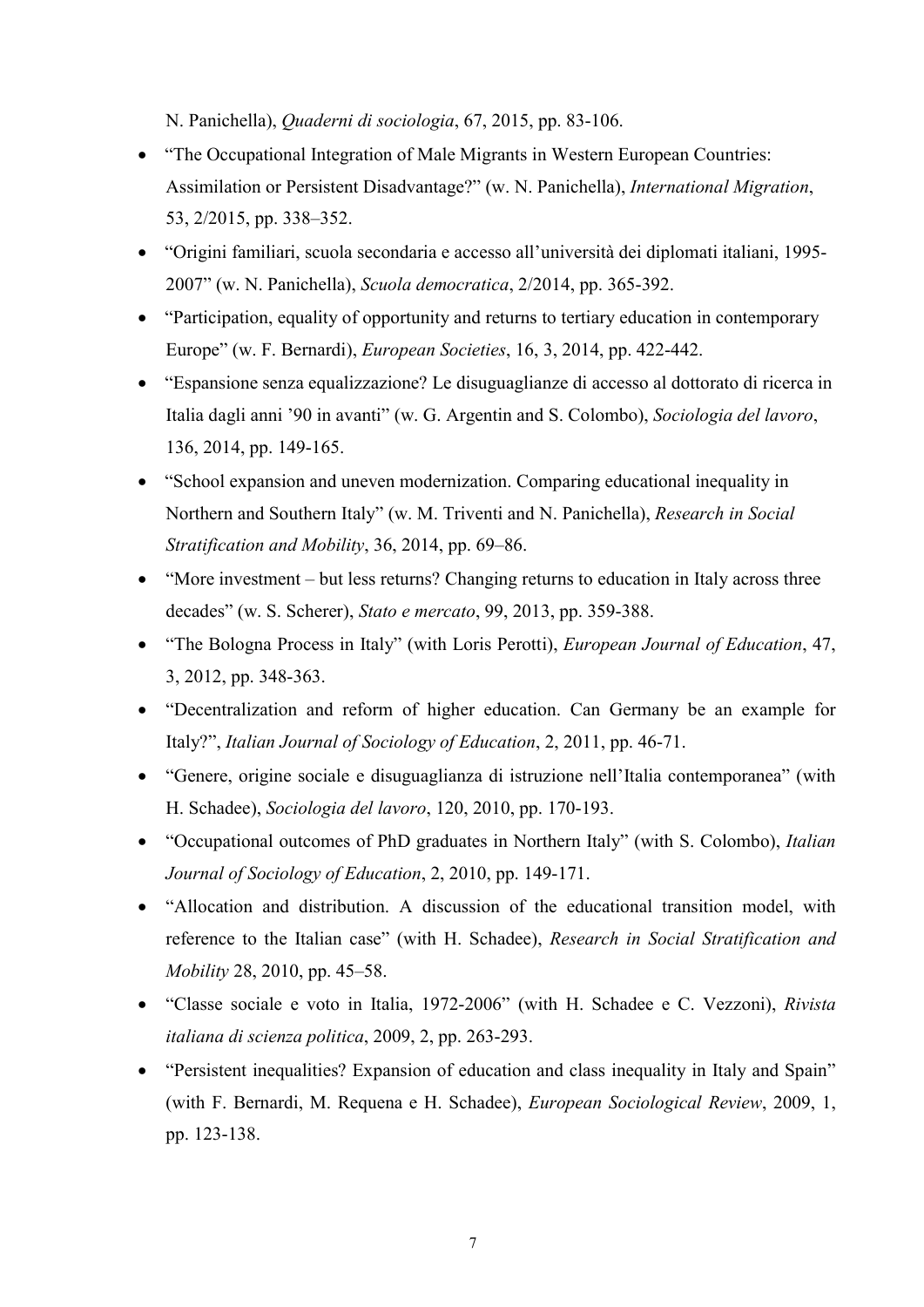- "Field of Study and University Graduates' Early Employment Outcomes in Italy during 1995–2004", (with M. Bratti), Labour, 2009, 23 (3), pp. 421-457.
- "Convergent perspectives in economic sociology: an Italian view of recent developments in Western Europe and North America" (with M. Regini), Socio-Economic Review, 6, 2, 2008, pp. 337-363.
- "La disuguaglianza delle opportunità educative in Italia, 1930-1980: tendenze e cause", (with H. Schadee), Polis, XXII, 2008, 3, pp. 373-402.
- "Que hace que la democracia funcione? Cultura, economía y diferencias teritoriales en la Italia contemporanea", Administracion & Cidadania, 1, 1, 2006, pp. 7-28.
- "Espansione dell'istruzione e disuguaglianza delle opportunità educative nell'Italia contemporanea" (with H. Schadee), Polis, XX, 2006, 2, pp. 207-228.
- "La rappresentanza degli *outsiders*: in Italia, in Europa" (with R. Pedersini), in *Quaderni* di Rassegna sindacale-Lavori, VI, 1, 2005, pp. 161-180.
- "Strumenti nuovi per un lavoro vecchio. Il sindacato italiano e la rappresentanza dei lavori atipici", Sociologia del lavoro, n. 97, 1/2005, pp. 174-190.
- "Civicness and Economic Performance. A Longitudinal Analysis of Italian Provinces, 1980-2000" (with H. Schadee), European Sociological Review, 21, 3/2005, pp. 203-217.

### Book chapters:

- "La stratificazione sociale: occupazione, origini sociali e istruzione" (w. N. Panichella), in F. Barbera, I. Pais (eds.), Fondamenti di sociologia economica, Milano: EGEA, 2017, pp. 353-368.
- "Karl Marx. Storia, economia e società", in F. Barbera, I. Pais (a cura di), Fondamenti di sociologia economica, Milano: EGEA, 2017, pp. 31-41.
- "Educational systems and inequality based on social origins: the impact of school expansion and design" (w. F. Bernardi and N. Panichella), in A. Hadjar, C. Gross, eds., Educational systems and inequalities. International comparisons, Bristol: Policy Press 2016, pp. 135-157.
- "Social background and education in occupational attainment in Italy" (w. C. Barone and N. Panichella), in F. Bernardi, G. Ballarino, eds., Education, Occupation and Social Origin. A Comparative Analysis of the Transmission of Socio-Economic Inequalities, Cheltenham: Elgar 2016, pp. 82-193.
- "The intergenerational transmission of inequality and education in fourteen countries: a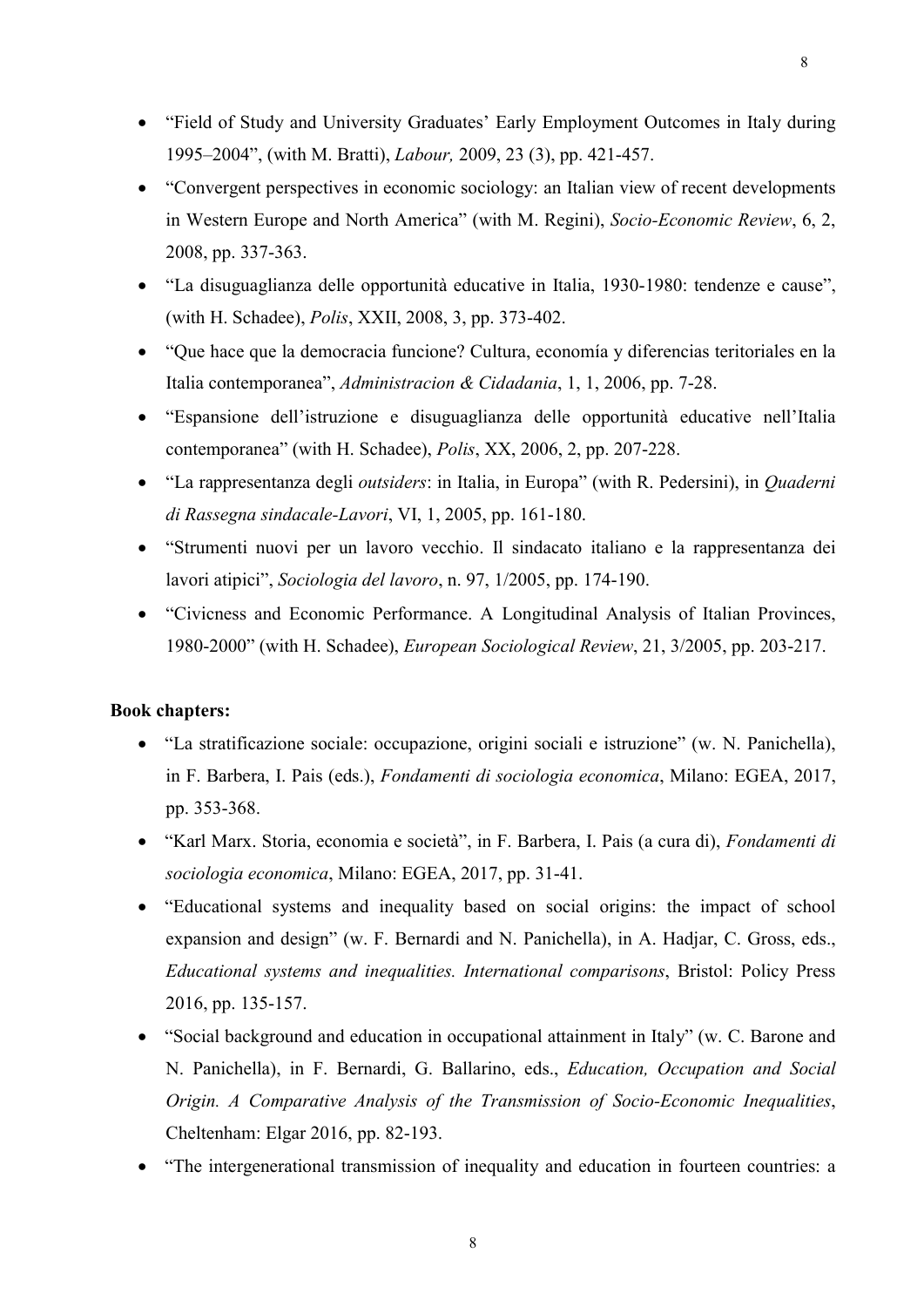comparison" (w. F. Bernardi), in F. Bernardi, G. Ballarino, eds., Education, Occupation and Social Origin. A Comparative Analysis of the Transmission of Socio-Economic Inequalities, Cheltenham: Elgar 2016, pp. 255-282.

- "Education as the great equalizer: a theoretical framework" (w. F. Bernardi), in F. Bernardi, G. Ballarino, eds., Education, Occupation and Social Origin. A Comparative Analysis of the Transmission of Socio-Economic Inequalities, Cheltenham: Elgar 2016, pp. 1-19.
- "Espansione scolastica e disuguaglianza delle opportunità educative in Italia: un confronto tra Centro-nord e Mezzogiorno" (w. N. Panichella e M. Triventi), in R. Rauty, ed., Giovani e Mezzogiorno, Napoli: Orthotes, pp. 187-199.
- "Higher Education, between conservatism and permanent reform", in U. Ascoli, E. Pavolini, eds., The Italian Welfare State in a European Perspective. A Comparative Analysis, Policy Press, Bristol, 2015, pp. 209-236.
- "School in contemporary Italy: structural features and current policies", in U. Ascoli, E. Pavolini, eds., The Italian Welfare State in a European Perspective. A Comparative Analysis, Policy Press, Bristol, 2015, pp. 181-208.
- "Gli esiti occupazionali dei laureati", in P. Trivellato, M. Triventi, eds., L'istruzione superiore. Caratteristiche, funzionamento e risultati, Carocci, Roma, 2015, pp. 213-246.
- "I rendimenti dell'istruzione: variazioni nello spazio e nel tempo" (w. G. Argentin), in P. Barbieri, G. Fullin, eds., Lavoro, istituzioni, disuguaglianze, il Mulino, Bologna 2014, pp. 165-188.
- "Das Italienische Bildungs- und Ausbildungs-system", in K. Rörig, U. Glassman, S. Köppl, eds., Länderbericht Italien, Bundeszentrale für Politische Bildung, Bonn 2012, pp. 160-183.
- "Redesigning curricula: the involvement of economic actors", in M. Regini, ed. (2011), European Universities and the Challenge of the Market, Edward Elgar, Cheltenham, pp. 11-27.
- "Germany: Change through Continuity", in M. Regini, ed. (2011), European Universities and the Challenge of the Market, Edward Elgar, Cheltenham, pp. 132-152.
- "Italy: Gradual Changes and an uncertain Autonomy" (with L. Perotti), in M. Regini, ed. (2011), European Universities and the Challenge of the Market, Edward Elgar, Cheltenham, pp. 168-182.
- "Le fratture sociali: classe, religione, territorio" (con M. Maraffi, H. Schadee e C.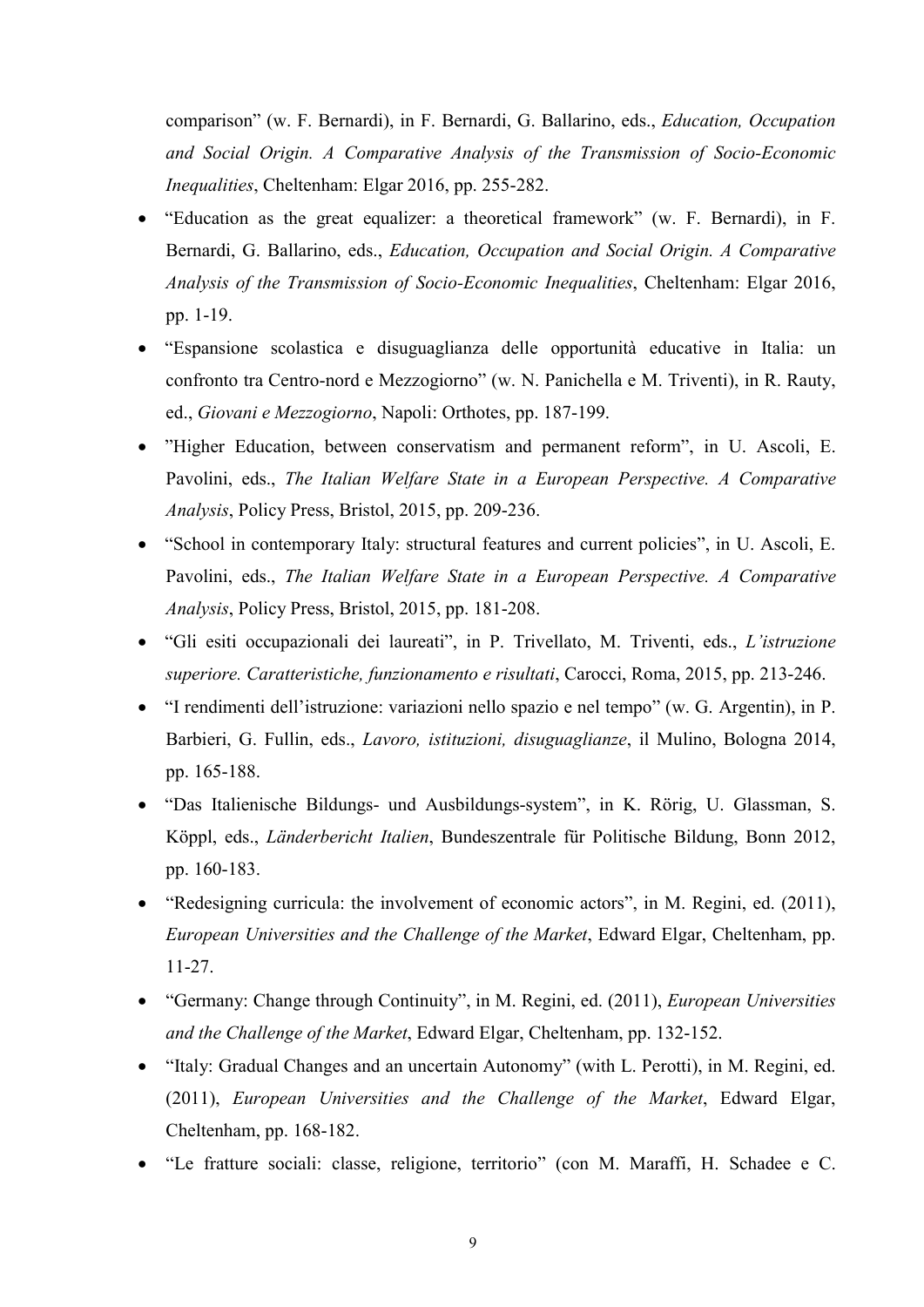Vezzoni), in P. Bellucci and P. Segatti, eds. (2010), Votare in Italia: 1968-2008. Dall'appartenenza alla scelta, il Mulino, Bologna, pp. 149-186.

- "Reperimento del lavoro e disuguaglianza sociale" (with M. Bratti), in D. Checchi, ed. (2010), Immobilità diffusa. Perché la mobilità sociale è così bassa in Italia, il Mulino, Bologna, pp. 155-186.
- "Il mutamento dei rapporti tra università e sistema economico" (with S. Colombo, L. Perotti, M. Regini e R. Semenza), in R. Moscati, M. Regini, M. Rostan, eds. (2010), Torri d'avorio in frantumi? Dove vanno le università europee, il Mulino, Bologna, pp. 31-129.
- "Stratificazione e mobilità sociale", in L. Cavalli Sforza, ed. (2009), La Cultura Italiana, vol. V (Struttura della società, valori e politica, ed. by A. Bonomi, N. Pasini, S. Bertolino), pp. 437-459.
- "L'istruzione superiore e la sua espansione", in L. Sciolla, ed. (2009), Processi e trasformazioni sociali. La società europea dagli anni Sessanta a oggi, Laterza, Roma-Bari, pp. 112-136.
- "I fattori non economici nel funzionamento dell'economia" (with M. Regini), in M. Regini (ed., 2007), La sociologia economica contemporanea, Laterza, Roma-Bari, pp. 3- 32.
- "Sistema formativo e mercato del lavoro", in M. Regini (ed., 2007), La sociologia economica contemporanea, Laterza, Roma-Bari, pp. 231-257.
- "Graduate Legal Education in Italy: an Empirical Overview", in V. Olgiati (ed. 2007), Higher Legal Culture and Postgraduate Legal Education in Europe, Napoli: ESI, pp. 205-225.
- "Betweeen institutionalized concertation and experimentation: The regulation of new forms of work and employment in Lombardy", in I. Regalia, ed., Regulating New Forms of Employment: Local Experiments and Social Innovation in Europe, London: Routledge 2006, pp. 110-140 .
- "Sistemi formativi e disuguaglianze: un tema tra economia e sociologia" (with D. Checchi), in G. Ballarino, D. Checchi (eds., 2006), Sistema scolastico e disuguaglianza sociale. Scelte individuali e vincoli strutturali, Bologna: il Mulino, pp. 7-26.
- "Stratificazione educativa e stratificazione sociale in Italia: il rendimento occupazionale del settore di studio universitario", in G. Ballarino, D. Checchi (eds., 2006), Sistema scolastico e disuguaglianza sociale. Scelte individuali e vincoli strutturali, Bologna: il